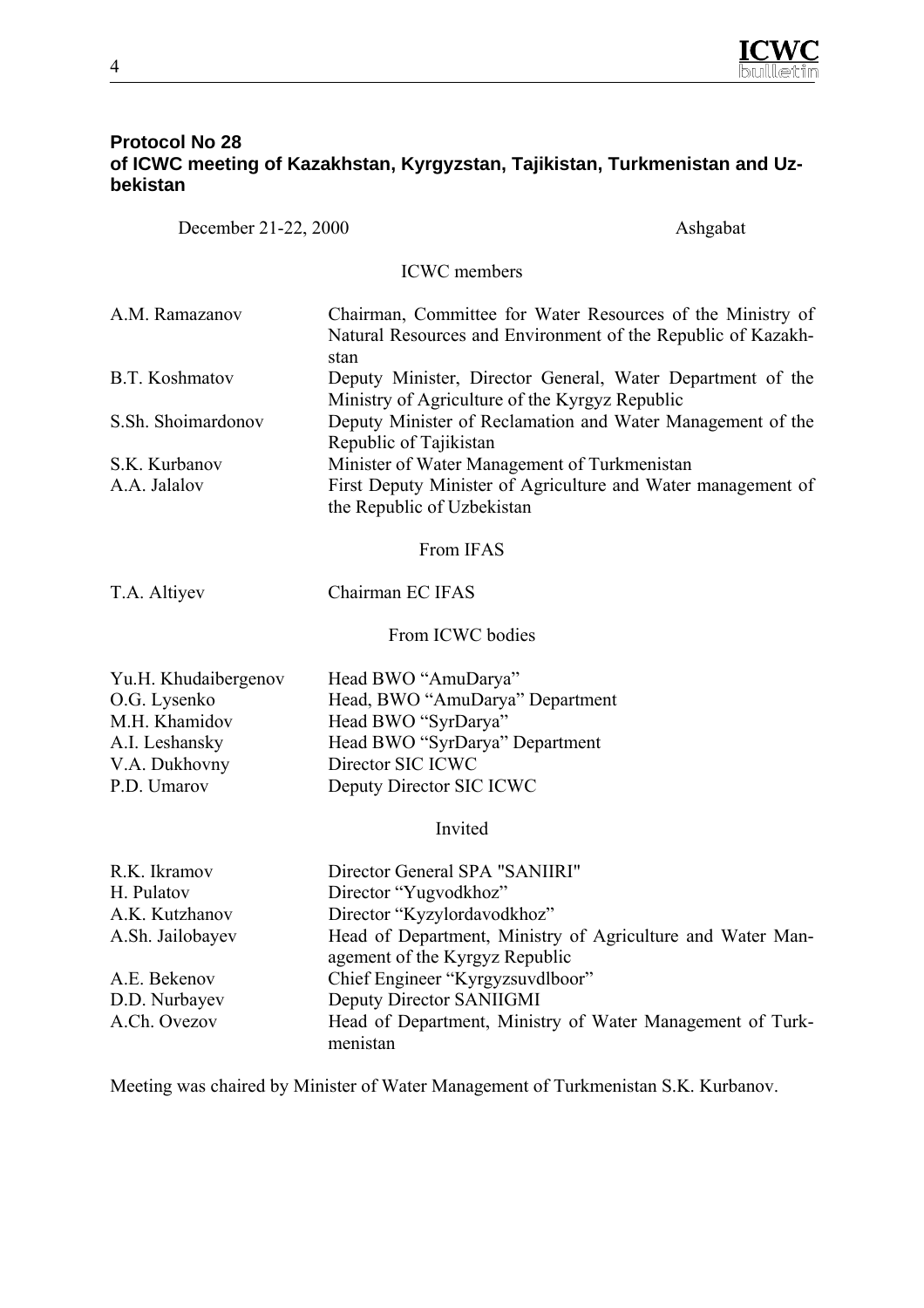## **AGENDA**

1. About results of vegetation period 2000 (responsible BWO "AmuDarya" and BWO "SyrDarya")

2. Water diversion limits for non-growing period of 2000-2001 in AmuDarya and SyrDarya basin consideration (responsible BWO "AmuDarya" and BWO "SyrDarya"). Water reservoir cascade on AmuDarya and SyrDarya operation regime as a proposal to interstate agreement on SyrDarya water and energy resources rational use.

3. BWO "SyrDarya" activity during growing period 2000 consideration.

4. About ICWC development and strengthening program (resp. SIC ICWC)

5. Program of ICWC and its executive bodies financial activity for 2001:

- O & M financing plan;

- design work plan;

- SIC ICWC and its branches research plan (responsible BWO "AmuDarya" and BWO "SyrDarya", SIC ICWC)

6. About draft "Provision on BWO, SIC and ICWC Secretariat financing" (responsible SIC ICWC)

7. About interaction strengthening between water management organizations and Hydrometservices on amplification of river flow and hydrological forecast in Central Asia

8. Additional question (submitted by SIC ICWC): about ICWC and FAO technical collaboration project (resp. SIC ICWC)

9. About agenda and place of the next  $29<sup>th</sup>$  ICWC meeting.

Have heard participants' reports and exchanging opinions ICWC members have decided:

### **On the first question**

1. To accept BWO "AmuDarya" and BWO "SyrDarya" information about water intake limits realization and established cascade regime provision on AmuDarya and SyrDarya during growing period 2000.

2. ICWC members to take into account, whilst water use plan of 2001 preparation, lessons learned during dry year 2000, to undertake necessary measures for water sector readiness improvement for similar phenomena in the future.

3. BWO "AmuDarya" and BWO "SyrDarya" to take measures on even water distribution between water users.

### **On the second question**

1. To approve water intake limits from AmuDarya and SyrDarya river (Annex 1, 2) and reservoir cascade regime on AmuDarya river for non-growing period of 2000-2001 Annex 4) and water supply to the Aral Sea and coastal zone (Annex 1, 2).

2. Recommend operation regime of Naryn-SyrDarya cascade during non-growing season of 2000-2001 (Annex 3) as a proposal for preparation of two- and three-sided interstate agreements on water-energy resources rational use in the SyrDarya basin. ICWC member from Kazakhstan, Kyrgyzstan, Tajikistan and Uzbekistan to promote conclusion of those agreements in January 2001.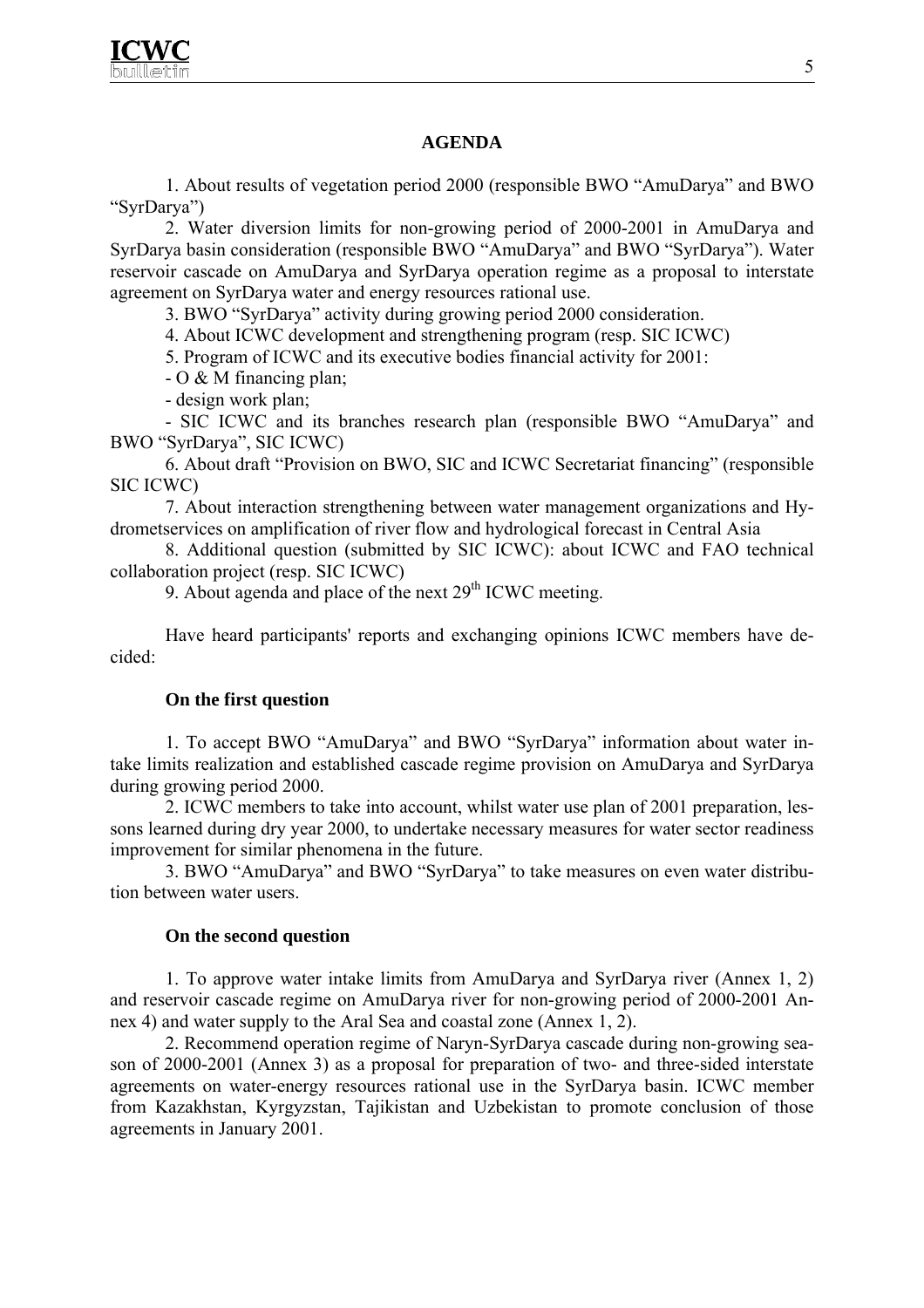

### **On the third question**

1. ICWC member from Kazakhstan Mr. A.M. Ramazanov offered draft decision as follow:

1.1. To recognize BWO "SyrDarya" activity on even water supply of all water users during growing period of 2000 insufficient.

1.2. To fire BWO "SyrDarya" Head Mr. M.K hamidov.

1.3. To consider necessary periodically (once in 5 years) rotate BWO "SyrDarya" leadership with nomination on this position representatives of Kazakhstan, Kyrgyzstan, Tajikistan and Uzbekistan and introduce appropriate amendments in BWO "SyrDarya" status.

2. Proposal of Kazakhstan is supported in items 1.1 and 1.2 by Kyrgyzstan and Tajikistan; in items 1.3 by all ICWC members.

3. Following consensus on item 1.3, ICWC members to prepare proposals on given question with regard for rotation principle for two BWOs. SIC ICWC together with BWOs to summarize and include in draft status of BWOs for discussion at the next ICWC meeting.

### **On the fourth question**

1. SIC ICWC proposals on ICWC activity's main directions and development program improvement to accept for consideration and ICWC members at 01.02.2001 to prepare suggestions on ICWC activity development and strengthening as well as on creation of thematic groups from representatives of 5 countries.

2. ICWC members to continue work on developed agreements' text improvement and accelerate their submitting to ICWC meeting.

## **On the fifth question**

1. To approve cost estimates for operational needs of BWO "AmuDarya" and BWO "SyrDarya" for 2001.

2. Taking into account, that SIC ICWC plan for 2000-2002 has been approved at  $25<sup>th</sup>$ ICWC meeting, to approve its cost estimate for 2001;

3. To approve SIC ICWC cost estimate for 2001 with regard for proposal of ICWC member from Kyrgyzstan Mr. B. Koshmatov about amplification of SIC ICWC Kyrgyz branch expenses.

4. ICWC members to take measures for providing full financing of above activity.

### **On the sixth question**

To accept proposal of ICWC member from Kyrgyzstan Mr. B. Koshmatov and to consider question 6 at the next ICWC meeting.

### **On the seventh question**

1. To recommend to Hydrometservices of Central Asia within a month to agree and prepare proposals on rehabilitation of key weather and gauging stations, prepare cost estimates and define share of each country and order of financing.

2. ICWC members together with Hydrometservices to prepare suggestions to the governments for determining sources of financing on item 1.